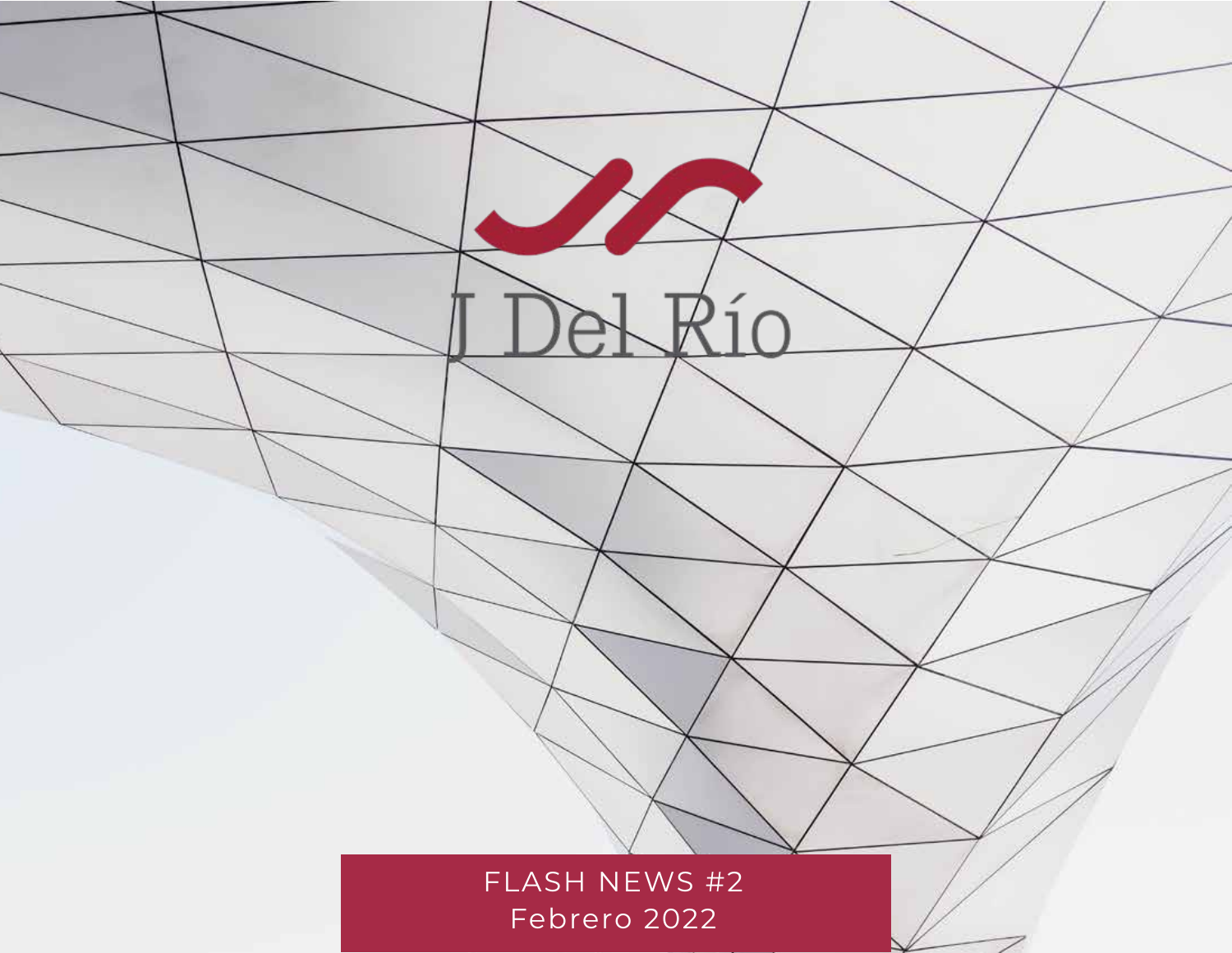**Últimas actualizaciones para Colombia en: Tributación, Becas por impuestos y Reglamentación de trabajo en casa**

## **TEMAS**

1. Colombia y Países Bajos firman histórico Acuerdo de Desmonte de Doble Tributación

2. Fechas para ser parte del régimen simple de tributación.

3. Proyecto Resolución – Becas por impuestos

4. Proyecto Decreto – Reglamentación trabajo en casa.



## **DETALLE**

# **1. Colombia y Países Bajos firman histórico Acuerdo de Desmonte de Doble Tributación**

El pasado miércoles 16 de febrero el presidente Iván Duque se reunió con el primer ministro de Países Bajos, Mark Rutte, a fin de suscribir un acuerdo que evite la doble imposición tributaria entre los dos países.

Según el mandatario colombiano, este tratado traerá para Colombia flujo de inversión extranjera directa por más de 380 millones de dólares.

En la reunión sostenida, se trataron otros temas como comercio, apoyo a migrantes, paz con legalidad, transición energética y agenda ambiental.

*Latest updates for Colombia on: Taxation, Scholarships for taxes, and Home-office regulations*

# **TOPICS**

*1.Colombia and the Netherlands sign historic Agreement for the Elimination of Double Taxation 2.Dates to benefit from the simple tax regime 3.Project Resolution – Scholarships for taxes 4.Draft Decree – Home-office regulation*

# **DETAILS**

**1. Colombia and the Netherlands sign historic Agreement for the Elimination of Double Taxation** *Last Wednesday, February 16, President Iván Duque met with The Netherlands' Prime Minister, Mark Rutte, to sign an agreement to avoid double taxation between the two countries.*

*According to the Colombian president, this treaty will bring a direct foreign investment flow of more than 380 million dollars to Colombia.*

*Other topics were discussed in the meeting, such as trade, support for migrants, peace with legality, energy transition, and environmental agenda.*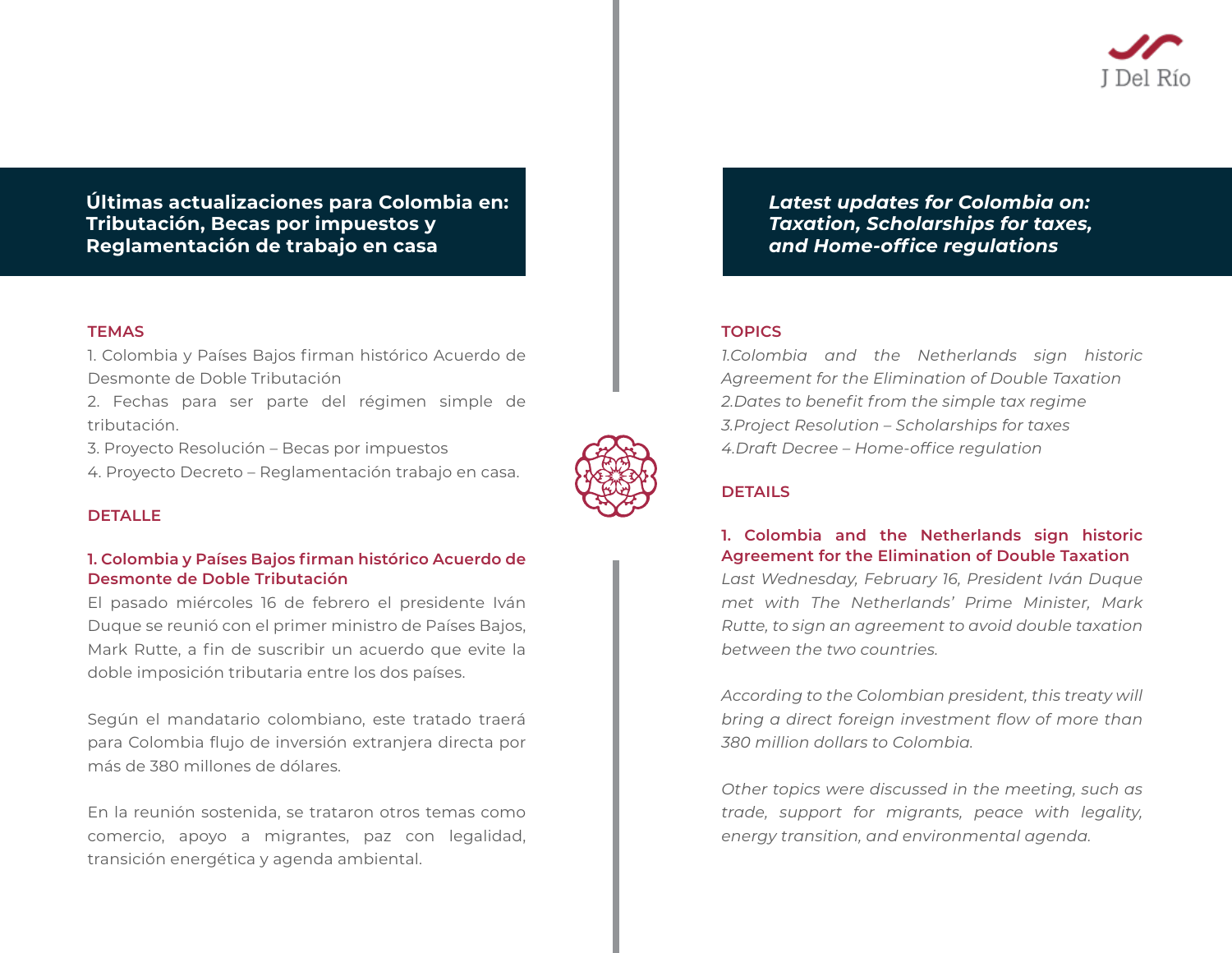

# **2. Fechas para ser parte del Régimen Simple de Tributación**

Se recuerda que el trámite para acogerse al Régimen Simple de Tributación (RTS) deberá realizarse mediante actualización en línea del RUT con la responsabilidad 47 antes del último día hábil de este mes de Febrero.

Se resalta asimismo que para el año 2022 y siguientes, el umbral para acceder a este régimen ha pasado de 80.000 UVT a 100.000 UVT (2022 – Col\$3.800.400.000 – US\$962.000, aproximadamente); por lo cual las Compañías que no hayan tenido ingresos superiores a dicha cifra podrán optar por dicho régimen.

Quienes se inscriban por primera vez en el RUT y deseen inscribirse en este régimen, podrán hacerlo, siempre que indiquen en el formulario del RUT su intención de acogerse a este régimen.

#### **3. Proyecto Resolución – Becas por impuestos**

El 16 de febrero el Ministerio de Hacienda y Crédito Público dio a conocer a través de su página Web el proyecto resolución de becas por impuestos. Este proyecto busca reglamentar el artículo 257-1 del Estatuto Tributario, en el que se da la posibilidad a los contribuyentes de celebrar convenios con el Ministerio del Deporte para asignar becas y manutención a deportistas y a cambio podrán obtener títulos negociables de descuento tributario.

La ciudadanía en general podrá dejar los comentarios hasta el 3 de marzo de 2022, en la página de internet del Ministerio.

#### **4. Proyecto Decreto – Reglamentación trabajo en casa**

Con ocasión de la pandemia provocada por el COVID-19 y la nueva modalidad de Home-office, el ministerio publicó en su página web el Proyecto Decreto que reglamentará el trabajo en casa.

Esta norma está dirigida al sector privado y a los trabajadores y servidores públicos del Banco de La República, en ella se imparten los lineamientos que deberá tener en cuenta tanto el empleado como el empleador al momento de optar esta modalidad.

Hasta el día 07 de marzo se reciben comentarios sobre este proyecto en el correo electrónico acaro@mintrabajo.gov.co

### *2. Dates to take part in the Simple Taxation Regime*

*Please remember that the procedure to benefit from the Simple Taxation Regime (RTS) must be done by updating the RUT online with responsibility 47 before February 2022's last business day.*

*It was emphasized that from 2022 onwards, the threshold to apply for this regime increased from 80,000 UVT to 100,000 UVT (2022 – Col\$3,800,400,000 – US\$962,000, approximately). Therefore, Companies with income below said figure may opt for this regime.*

*Those registering for the first time in the RUT and wishing to join this regime may do so, provided they state their intention to accept this regime in the RUT form.*

### *3. Project Resolution – Scholarships for taxes*

*On February 16, the Ministry of Finance and Public Credit announced the tax scholarship resolution project on its website. This project seeks to regulate article 257-1 of the Tax Statute, in which taxpayers are given the possibility of entering into agreements with the Ministry of Sports to grant scholarships and financial assistance to athletes, and in exchange, they may obtain a tax credit in negotiable titles.*

*Colombian citizens will be able to leave their comments until March 3, 2022, on the Ministry's website.*

### *4. Decree Project – Home-office regulation*

*Due to the COVID-19 pandemic and the new home-office modality, the Ministry published a Decree Project to regulate home-office on its website.*

*This regulation contains the guidelines that both the worker and the employer must consider when opting for this modality and is aimed at the private sector and Banco de la República's workers and public servants.*

*Comments on this project can be emailed to acaro@mintrabajo.gov.co until March 7, 2022.*